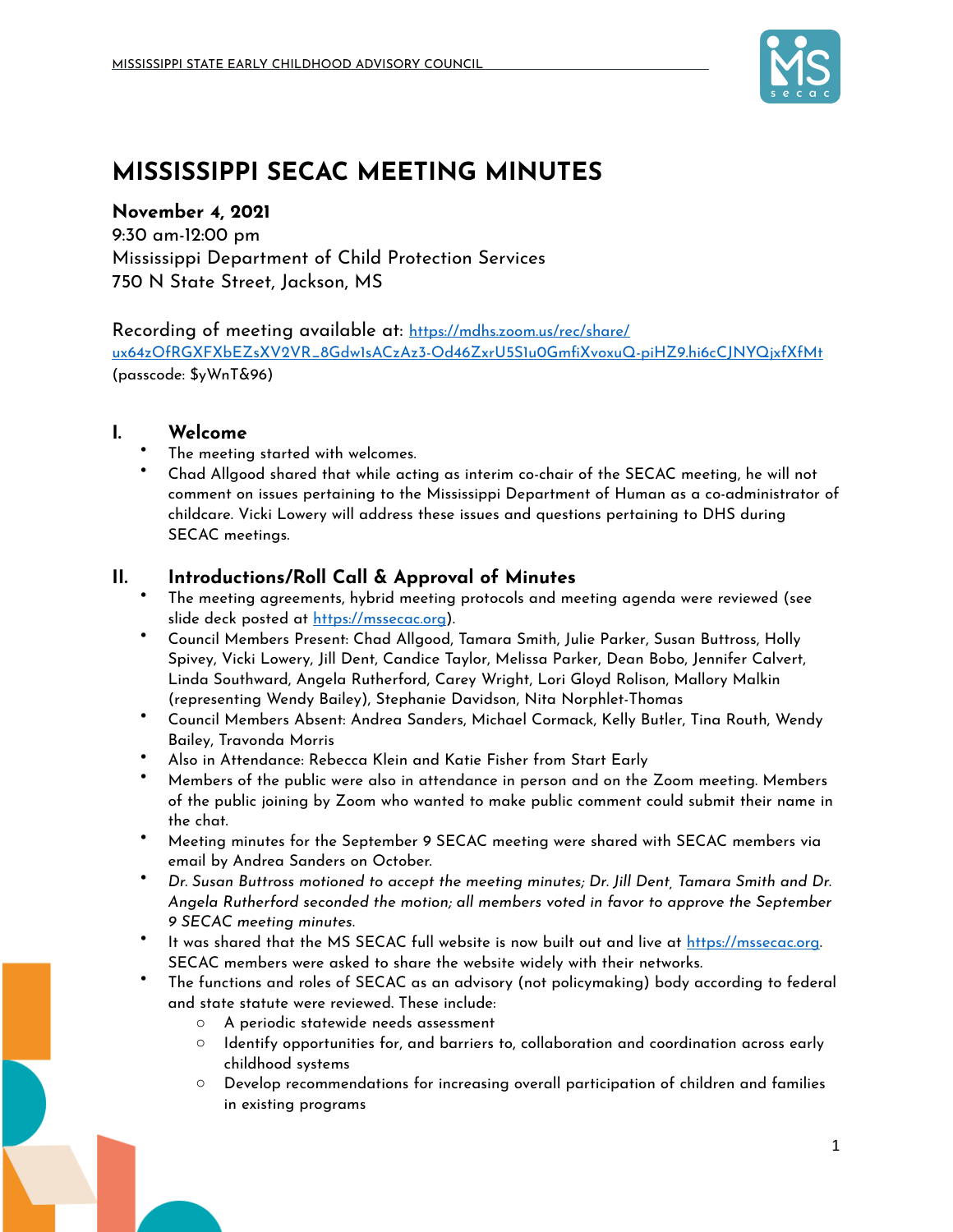

- $\circ$  Develop recommendations regarding a statewide unified data system
- $\circ$  Develop recommendations regarding statewide professional development and career advancement for early childhood educators
- $\circ$  Assess the capacity and effectiveness of 2- and 4-year public and private institutions of higher education in Mississippi
- $\circ$  Make recommendations for improvements in the State Early Learning Guidelines
- $\circ$  Assist the State Department of Education with the implementation of the Early Learning Collaborative Act of 2013
- $\circ$  Ensure coordination among the various agencies and programs to achieve the goal of readiness to start school
- $\circ$  Facilitate communication, cooperation, and maximum use of resources and to promote high standards for all programs
- $\circ$  Carry out any responsibilities assigned to SECAC by the Governor and/or by applicable federal law

## **III. SECAC Committees**

#### **a. Discuss proposed committee structure, clarify proposed focus areas**

- o The proposed committee structure brainstormed by SECAC members at the September 9 meeting was shared, including the following committees:
	- Workforce Development and Retention
	- Early Intervention
	- Policy, Accountability and Data
	- Family Support and Access
	- **Bylaws**
- $\circ$  The following timeline for the launching of the SECAC committees was proposed:
	- Allow time for public comment on committee structure and priorities during today's meeting and throughout November-December until the January SECAC meeting via the MS SECAC website.
	- Launch Bylaws Committee first to work on drafting amendments to the Bylaws in November-December 2021 to increase transparency, examine and improve how decisions are made.
	- During January 6 SECAC meeting, present and vote on proposed amendments to the Bylaws.
	- Launch all SECAC committees in January under the new Bylaws.
- $\circ$  It was clarified that committees will be comprised of solely SECAC members, not members of the public. However, committee meetings will be public, will be required to post notice of their meetings to the public, and include public comment periods.
- $\circ$  Members began discussion of the committee priorities brainstormed by SECAC members at the September 9 SECAC meeting. In this discussion, SECAC members were asked to consider if each set of committee priorities were clear and specific, distinct across committees (i.e., not overlapping), if they were being addressed by other entities in MS and what the SECAC's role would be in relation to the priorities. It was also noted that when committees start their work and begin making recommendations for proposed changes, they should note how the change would impact the entire early childhood system, not just certain silos. When committees launch in January, informed by public comment, they will determine if any essential issues are missing and what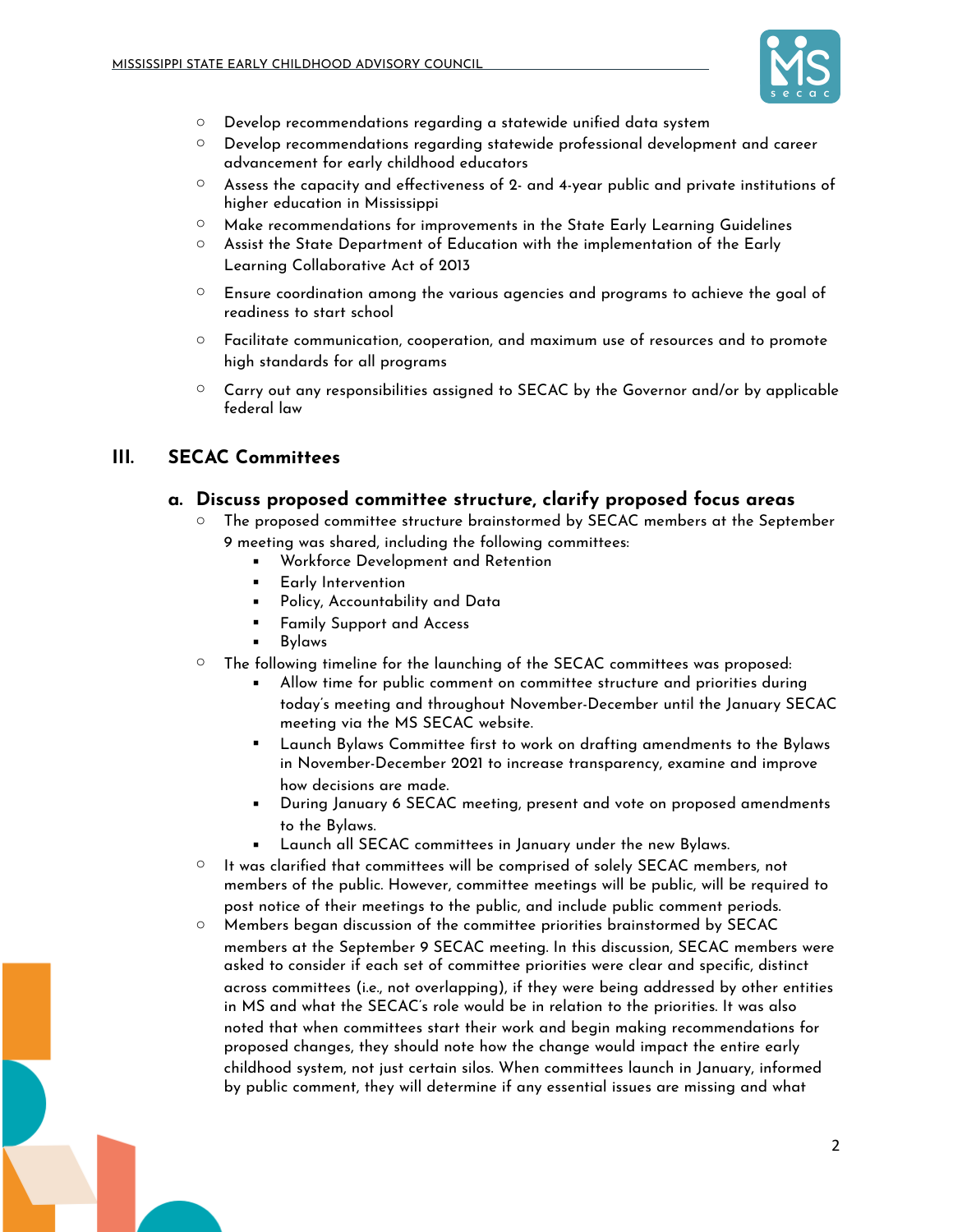

issues are the highest priorities to address in the next 1-2 years, if addressing them all is not feasible.

- o Workforce Development and Retention Committee:
	- Specific issues this committee will investigate and make recommendations about brainstormed at September 9 SECAC Meeting:
		- Increasing the number of well-trained individuals across all sectors of early childhood system.
		- Increasing compensation and retention (in childcare, early intervention and other EC sectors)
		- Improving the preservice/credential programs for general and special education to include more practical application of the knowledge base
		- Increasing provider access to professional learning for supporting children with special needs
		- Adopting professional standards
		- Strategies to address gaps in workforce development
	- Discussion:
		- Dr. Angela Rutherford and Dr. Julie Parker agreed that adopting professional standards was a good starting point that leads to a framework that guides the other priorities on the list
		- Dr. Susan Buttross pointed out the committee will have to define which EC professionals would fall under these professional standards (e.g., would it include related services professionals like occupational therapists, speech therapists, social workers, psychologists, nurse practitioners, etc. who work with young children?)
		- It was noted that the committee should pull from other professional standards that already exist
		- Dr. Carey Wright stated that increasing compensation is very critical and that it is also a priority to improve the preservice/credential programs for both general and special education educators as they expand blended programs with both children with disabilities and their typically developing peers
		- Lori Rolison also felt that compensation was critical, and Dean Bobo and Jennifer Calvert agreed
		- Tamara Smith shared that when providers receive professional development, they need someone to follow-up with them and help them apply what they learned in the real-life classroom; directors don't have the capacity currently to do this follow-up
		- Nita Norphlet Thompson said that the committee should consider looking at career ladders, which provide people with goals to strive for and continue developing professionality
		- It was noted that it will have to be defined what is included in "preservice" programs beyond two-year and four-year degrees. Does that include alternative pathways? CDA? Mississippi directors' credential?
	- Clarified issues for committee to investigate and make recommendations about:
		- Priority: Adopting professional standards for a range of EC professionals
		- Priority: Increasing compensation and retention in childcare, early intervention and other EC sectors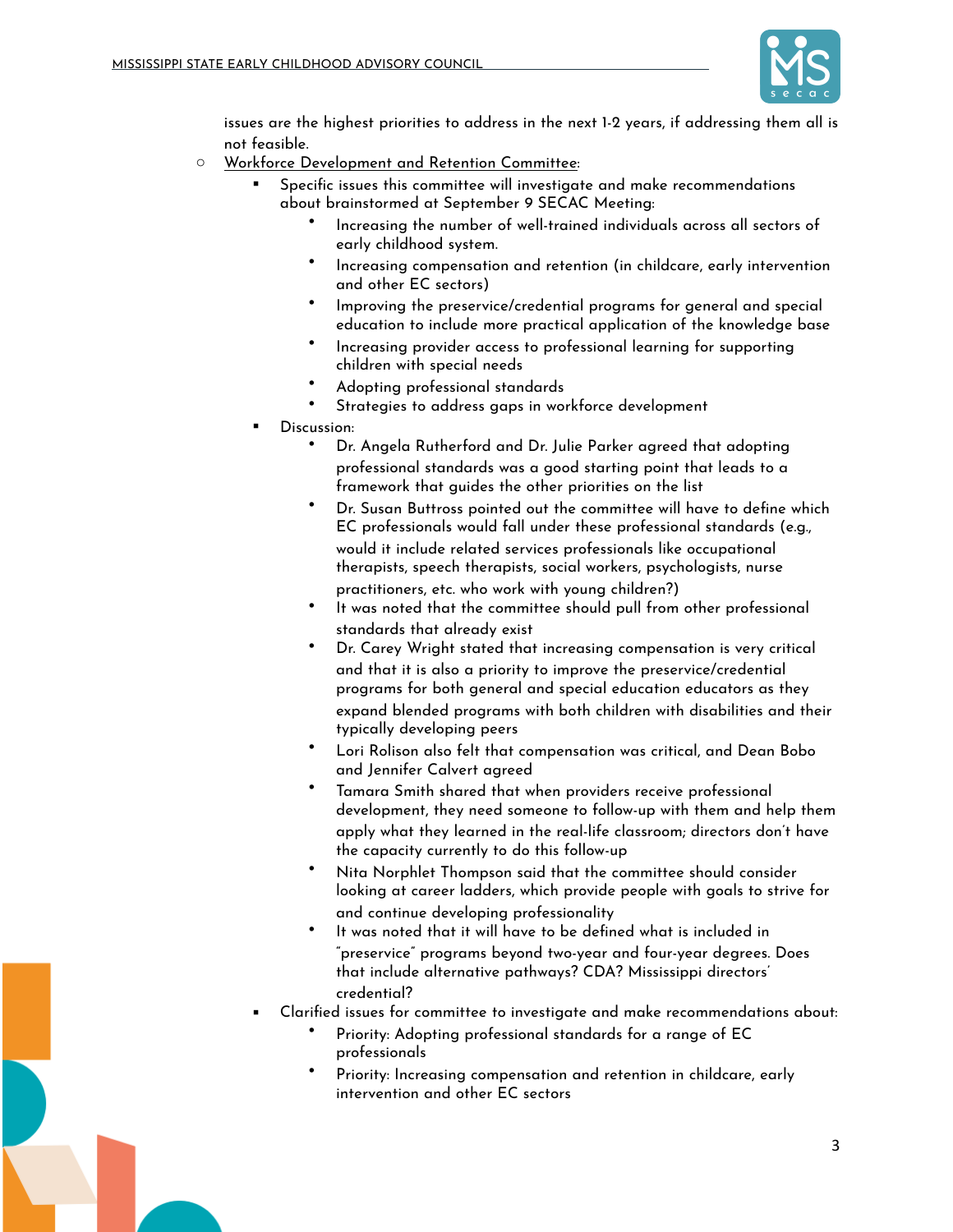

- Increasing the number of well-trained individuals across all sectors of early childhood system, including opportunities for job-embedded professional development in real-world classrooms
- Improving the preservice/credential programs for general and special education to include more practical application of the knowledge base
- o Early Intervention Committee:
	- Specific issues this committee will investigate and make recommendations about brainstormed at September 9 SECAC Meeting:
		- Increasing developmental screenings and access to related services
		- Improving the funding structure of early intervention and early childhood special education
		- Increasing the capacity of the workforce to provide quality services to children with special needs and their families
	- Discussion:
		- Dr. Susan Buttross shared that Early Intervention needs very specific help and that increasing developmental screenings won't do anything if the function of the EI system is not improved. She shared that some areas of the state function well and some frankly do not. Combining the Early Intervention committee with the workforce committee may not
		- provide enough focus on the very intense problems EI is experiencing. • Candice Taylor shared that, similarly to Part C, Part B 619 works very well in some places but not in others. Compensation is at the heart of the issue because providers who get a 211 license choose to work at a school rather than EI because they will earn more money.
		- Dr. Linda Southward agreed that having an Early Intervention committee that stands alone is critical. However, it will be important to determine this committee's starting point to address a large issue.
		- Dr. Julie Parker shared that there are already very robust competencies for Part C, which is a great starting point. She also agreed with Candice Taylor that compensation and funding generally is a major obstacle and reinforced that EI's functionality varies widely by geographic region in MS.
		- It was noted that the EI committee could have similar priorities as the workforce development committee but specific to EI, and the workforce and EI committees could have some joint committee meetings.
	- Clarified issues for committee to investigate and make recommendations about:
		- Improving the funding structure of early intervention and early childhood special education to increase recruitment and retention of providers
		- Increasing the capacity of the workforce to provide quality services to children with special needs and their families
		- Increasing developmental screenings and access to related services
- o Policy, Accountability & Data Committee:
	- Specific issues this committee will investigate and make recommendations about brainstormed at September 9 SECAC Meeting:
		- Process and support for ongoing quality improvements for all settings
		- Policy to practice feedback loops
		- Accountability for programs and services to maintain quality and impact outcomes for children and families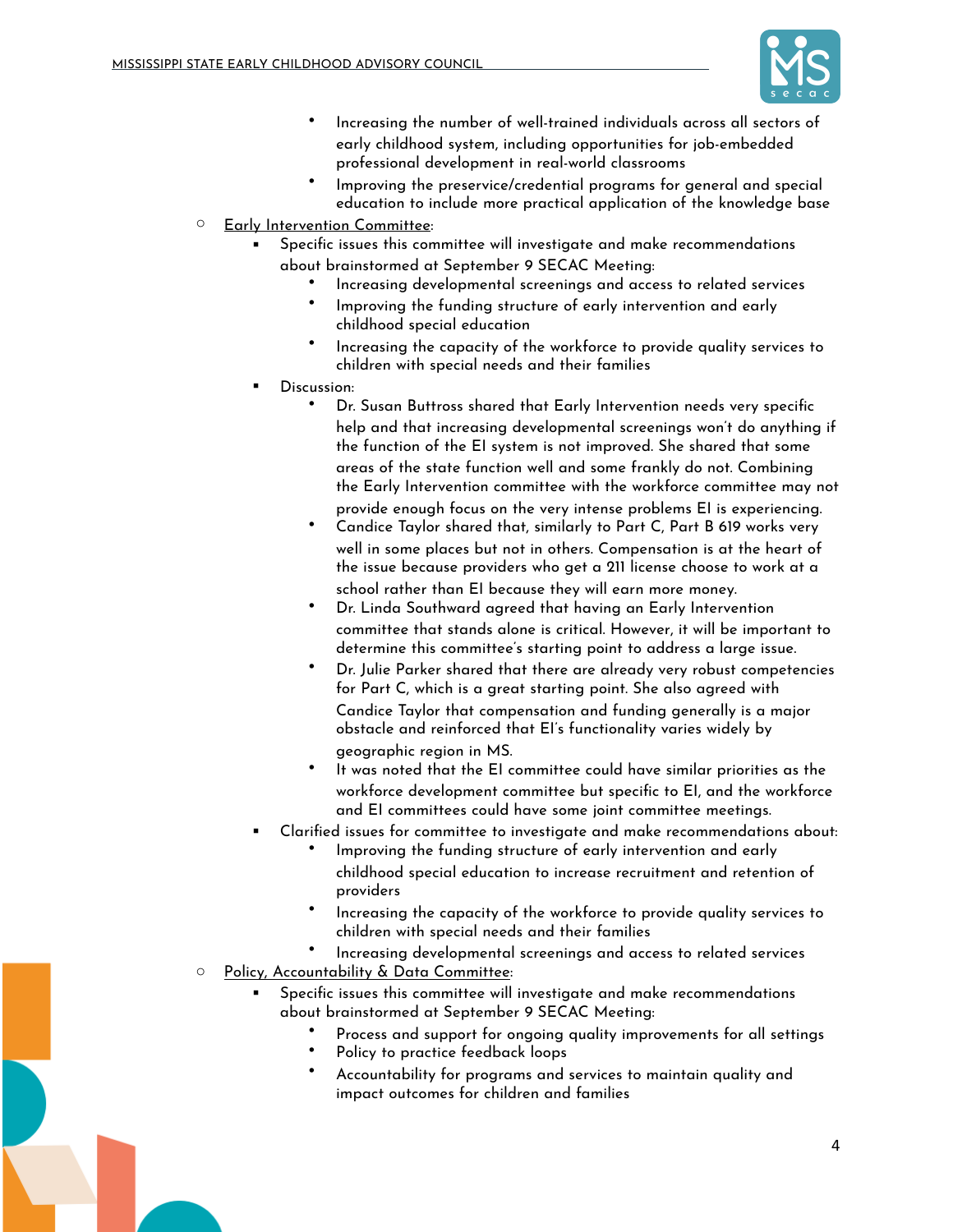

- Longitudinal data system
- Discussion:
	- Dr. Jill Dent said that this committee should work on the statewide needs assessment and consider what policymakers would need in the needs assessment to inform decisions.
	- Dr. Carey Wright shared that accountability would have to be defined as well as what programs and services are being held accountability. She also shared that the State Longitudinal Data System (SLDS) has struggled because of lack of funding. Improving it would require more funding.
	- Dr. Linda Southward said that there are three separate committees possible in this one committee title. She also said a baseline needs assessment would be helpful as well as periodic reviews to understand gains/progress. She also stated that there have been times when MS has not been able to secure federal funding because it did not have the data to make the case for federal funding.
	- Dr. Angela Rutherford agreed that data is a foundational priority.
	- Dr. Carey Wright emphasized that MS needs a vision of what it wants its early childhood system to look like so that they are prepared to execute the federal funding coming from the Build Back Better Act most effectively and in a coordinated manner.
	- Chad Allgood agreed that a vision is necessary but wondered what can be accomplished in 1-2 years as well with this SECAC membership.
	- Dr. Susan Buttross said that it would be better if SECAC appointments were longer than 1.5 years so the long-term vision can be actualized.
	- Chad Allgood summarized that good policy has to be driven by good data, so it makes sense for this committee to start with data.
	- Dr. Angela Rutherford agreed and said that needs assessment and unified data collection are listed among SECAC's statutory duties.
	- Dr. Jill Dent said that the current SLDS website does not include anything about early childhood.
	- Dr. Angela Rutherford said that it is very difficult to access the data from the SLDS and need to make it more accessible without compromising privacy.
	- Dr. Linda Southward wondered if the SECAC could look to other states' examples of their SLDSs.
	- Rebecca Klein noted that Start Early, funded by the Kellogg foundation, is supporting the SECAC in creating an asset map (essentially a needs assessment). It will include looking at systems infrastructure like data systems and what they are and are not capable of. This will inform a strategic vision for the future including potential asks of the legislature and funding needed to realize change.
	- It was suggested to look at the Southern Regional Education Board's resources and findings because it is highly respected by the legislature.
- Clarified issues for committee to investigate and make recommendations about:
	- Assess current state of State Longitudinal Data System and create a plan/make recommendations to improve/enhance the State Longitudinal Data System
	- Consider potential financing mechanisms for the SLDS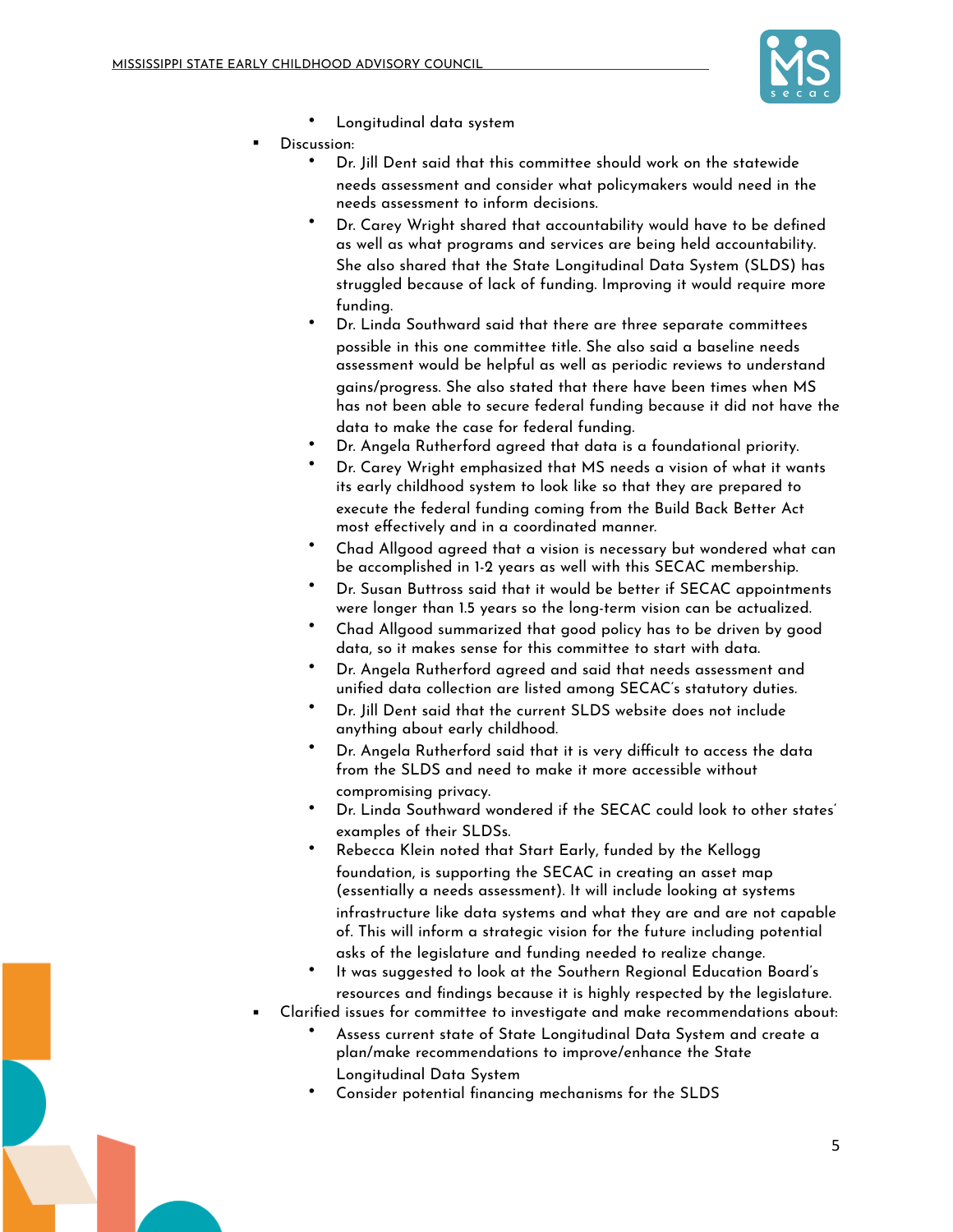

- o Family Support and Access Committee:
	- Specific issues this committee will investigate and make recommendations about brainstormed at September 9 SECAC Meeting:
		- Increase access to CCPP for all families, removing burdensome requirements not federally mandated.
		- Increase access to information and resources for families and providers.
		- Supporting families in understanding all the programs and services that are available to them.
	- Discussion:
		- Dr. Susan Buttross said that perhaps this committee could make recommendations for creating a centralized information and resource center for families and provides and where it would be housed. They found in their work with Mississippi Thrive that there were at least 11 different groups already working on mapping resources for families, which is confusing and duplicative.
		- Candice Taylor mentioned that Help Me Grow was working on being a one-stop shop for families to call and find resources. Mississippi Families for Kids are the Help Me Grow affiliate.
		- Dr. Susan Buttross added that Mississippi Families For Kids and Mississippi Thrive have national TA from the national Help Me Grow TA providers.
		- Dr. Linda Southward said that she also knew of work to get groups together who were doing resource and referral for families convened by the Mississippi Commission on Children's Justice.
		- It was noted the centralization of resource and referral for families may take a while to coordinate and make functional. Would increasing access to CCPP and removing burdensome requirements be a better focus?
		- Vicki Lowery stated that DHS is happy to consider any improvements to CCPP that make it more streamlined and accessible. They are currently considering some ideas that are technology-based to improve this process.
		- Dr. Linda Southward said that increasing access to CCPP and removing burdensome requirements is important.
		- Dr. Angela Rutherford agrees that this is a priority.
		- Holly Spivey stated that Chad Allgood and Vicki Lowery have been discussing making CCPP more accessible with the governor's office.
		- Chad Allgood asked if "burdensome requirements" could be made more specific so it is clear what improvements need to be made.
		- Vicki Lowery also said that that "burdensome requirements" was not specific enough and that DHS is already making improvements by adding human resources and technology resources. She also said that DHS has been made aware of challenges families experience in navigating CCPP, but they have not been made aware of challenges experiences by providers in navigating CCPP.
		- It was noted that several members of the public participating in the chat would prefer that the "burdensome" language remain in the committee's priorities.
	- Clarified issues for committee to investigate and make recommendations about: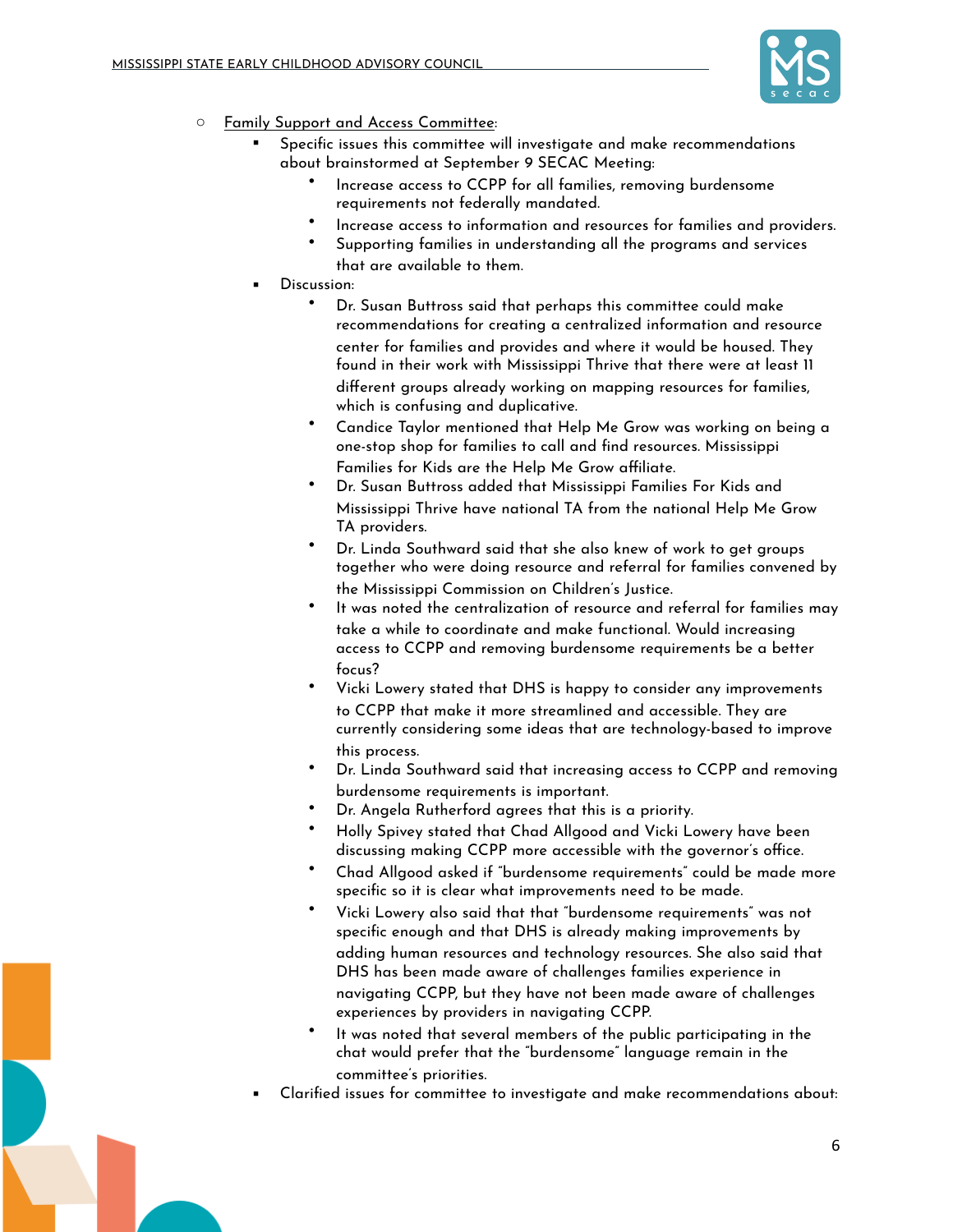

- Increase access to CCPP for all families, removing burdensome requirements not federally mandated.
- Improve coordination of compiling and sharing information and resources for families and providers.
- **b. Discuss committee membership and accept committee chair nominations**
	- o The bylaw committees will meet before January 6 SECAC meeting and ensure that the amendments to bylaws reflect how committees should meet, including frequency and how to run public meetings.
	- o Membership of each committee was discussed:
		- Workforce Development and Retention: Tamara Smith, Jennifer Calvert, Susan Buttross, Lori Gloyd Rolison, Dean Bobo, Michael Cormack, Stephanie Davidson, Kelly Butler, Julie Parker
		- Early Intervention: Candice Taylor, Julie Parker, Holly Spivey, Linda Southward, Stephanie Davidson, Susan Buttross, Tina Routh
			- Linda Southward and Stephanie Davidson asked for more time to decide between participating on either the Early Intervention or Workforce Development and Retention committees.
		- Data: Jill Dent, Linda Southward, Holly Spivey, Angela Rutherford, Carey Wright
			- Holly Spivey asked if Nita Norphlet-Thompson would join this committee and she agreed.
		- Family Support and Access: Wendy Bailey, Angela Rutherford, Tamara Smith, Tina Routh
			- Mallory Malkin will follow up with Wendy Bailey to confirm her membership on this committee.
			- Angela Rutherford noted that she may not have time to participate in two committees, but she will not drop out of this committee yet since it has a small membership.
		- Bylaws: Chad Allgood, Vicki Lowery, Melissa Parker
		- To be determined: Travonda Morris
	- o Chair nominations will be made at January 6 SECAC Meeting.

#### **c. Provide guidance on running committee meetings**

Printouts of committee meeting operating rules and procedures were shared with SECAC members (see<https://mssecac.org>). This committee meeting guidance will be discussed in more detail at the January 6 SECAC meeting.

## **IV. Asset Mapping Update**

- Rebecca Klein reviewed the process of developing the MS early childhood system asset map in partnership with the SECAC and funded by the Kellogg Foundation. See the overview of the asset mapping process, including the scope, purpose, elements and phases, at [https://](https://mssecac.org) [mssecac.org](https://mssecac.org).
- The proposed stakeholder engagement process for the asset map was also presented, which will include a broad survey of families and providers in the early childhood system and then focus groups and interviews to dig into more detail about specific themes that arise.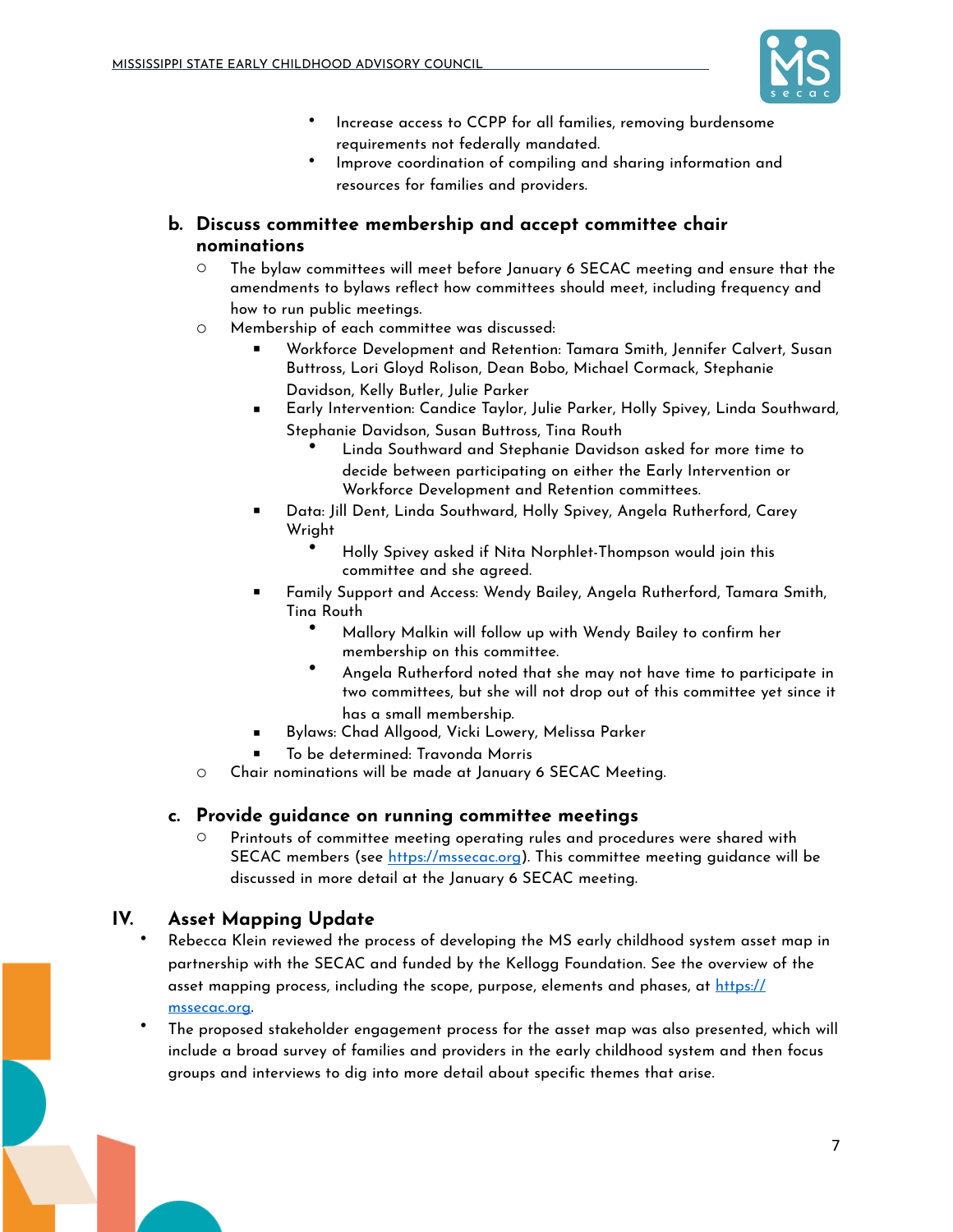

• Start Early shared that they would like more input and feedback on any missing stakeholder groups or stakeholder engagement strategies that should be in the asset mapping process as well as ideas for local partners who could assist with survey dissemination and recruitment for/ implementation of focus groups and interviews. This feedback can be provided to Start Early via email [\(kfisher@startearly.org](mailto:kfisher@startearly.org) or [rklein@startearly.org](mailto:rklein@startearly.org)) or through the MS SECAC website.

## **V. Public Comments**

- Chad Allgood asked if there was any public comment.
- One person provided public comment in person (audio was unclear, so transcription below may have slight inaccuracies):

*"Good morning, I am very much interested as a provider [unintelligible] I'm practical too. So then you mentioned about increased access to CCPP for all families, and I saw that a key stick in the mud was removing 'burdensome requirements.' Well, burdensome requirements, Dr. Parker, one big thing for parents [unintelligible] and having to run down information on custodial parents, that's one of the things that becomes an issue for parents. The one thing that's providing the issue for providers is sometimes the information is lost because I don't know where the paper is. One thing that could help is using an online collection of data, this is just a recommendation, we don't know what it would take to get that done. Another thing of great concern…and then too one of the reasons behind being expeditious on that because the more children we have in early quality childcare, it means less kids dropping out of school later and less kids going to prison and then less crime. That is shown in research by national researchers. Another thing, too, is going to special needs children. Special needs children start off at birth, and of course we mentioned about retention and having the funds to do that. Well, what we see to increase our service to special needs children, we should have contracted trainers come by and assess the needs of the children, to assess their particular special needs and what category to put them in and then come and train, another contractor group to come and train our staff to properly instruct and care for these children, and of course, give us the money to do that. Do the research, gather the data, and use whatever institution we have in the state of Mississippi to help gather that data [unintelligible]."*

• Four people provided public comment via the Zoom meeting:

Carol Burnett, Mississippi Low Income Child Care Initiative (MLICCI), said, "*Thank you. I want to lift up the child care payment program just to point out what a huge help it is for parents. It makes the cost of child care affordable. It makes the cost of child care affordable for parents that are working up to much higher income than you might realize. It's a work support program basically, and it also allows the parents to take the voucher and choose the provider and time that is going to be able to support the hours they work. Those elements are so important for the parent to make this program something that is hugely beneficial, so for the parents that are on this program, it is fantastic. I want to say that there are a number of issues with red tape trying to get onto this program. You were talking about needing specifics to define what the burdensome requirements are. The organization I'm with, the Mississippi Low Income Child Care Initiative, has provided DHS with extensive, specific input on how these burdensome requirements can be removed, most specifically removing the requirement that single parents have to cooperate with child support enforcement before they can qualify to get child care assistance. It is a deterrent and it prevents parents who need child care help the most from having access. We have shared a report of a recent survey we completed with child care providers that*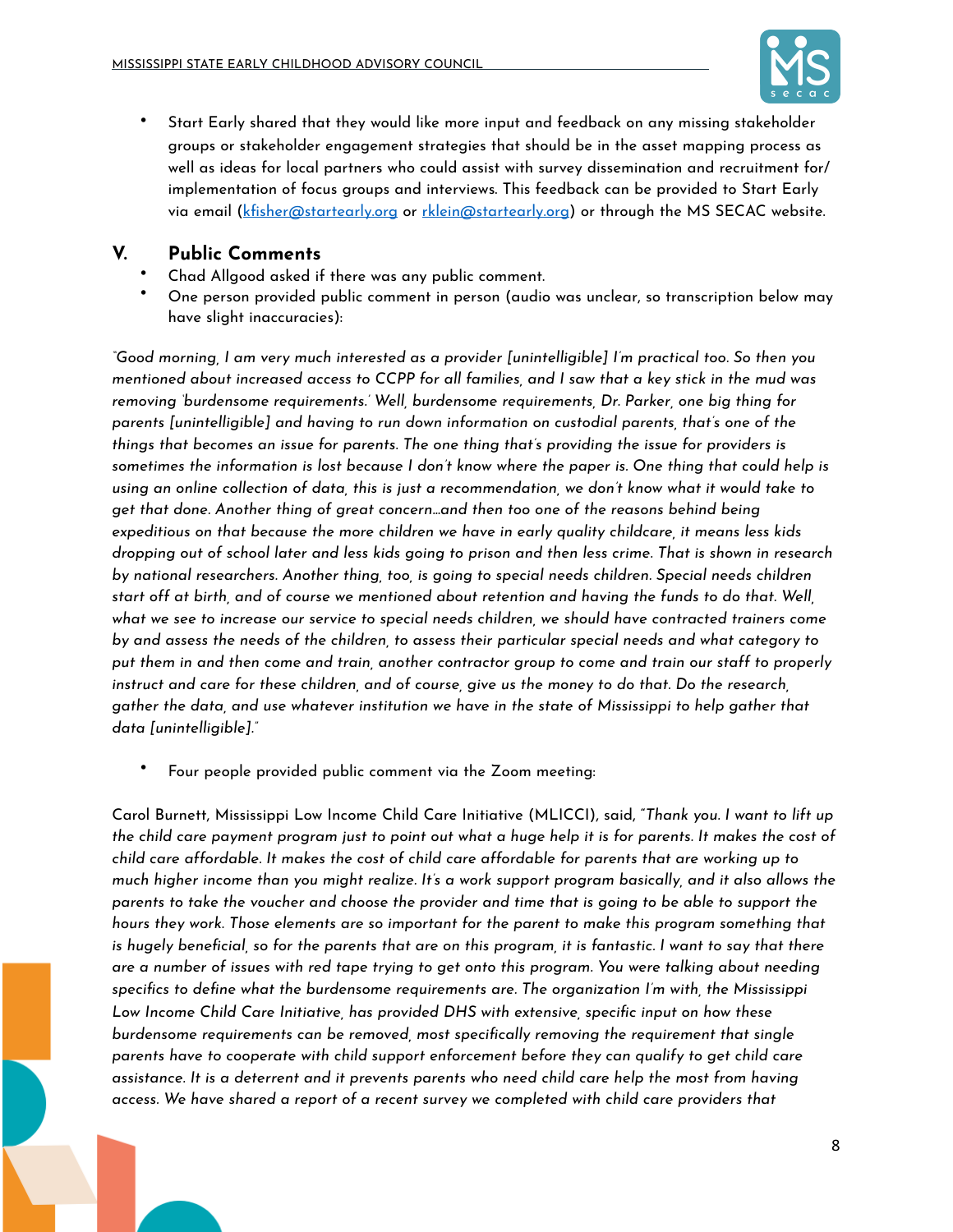

*participate in this child care assistance program. I emailed it to all of you on SECAC. I would really encourage you to learn about the Child Care Payment Program. It's a very important component of the early childhood universe that you all will be addressing in the work you do at SECAC. If you would like to learn more about it, about how it helps parents, about how it works, about the benefits and contributions, we would be delighted to follow up with you individually if you would like, and I would call your attention to the survey report that we shared with you about a month ago. We can share it again if it got lost in your inbox somehow. But we invite you to work with us, especially on the family access committee, specifically to address how to make the Child Care Payment Program work better for the parents who benefit so incredibly when they are able to access this important help."*

Matt Williams, Mississippi Low-Income Child Care Initiative, said, *"Thank you for allowing public comment today. I would like to urge SECAC in your advisory capacity related to all issues in aligning policy in early childhood programs to support removing the child support enforcement policy from Child Care Payment Program rules so we can achieve that alignment. This requirement does not exist in other programs that support child care or early childhood education like Head Start or public pre-k, and it should not exist in CCPP, which is a large part of Mississippi's public early childhood system. This specific recommendation could definitely be taken up and examined by the Family Support and Access Committee as it would remove a non-federal requirement that our work shows is burdensome to families. For those of you who don't know, very briefly, the policy requires single parents who are applying for child care, who are mostly single moms, to cooperate with filing a child support case with the state of Mississippi. This initiates legal action. If a mom chooses not to cooperate, or if she doesn't comply with one of the steps, she cannot get child care assistance through CCPP. We know parents need help affording child care assistance, and as Carol was saying, CCPP is an incredible support. When we surveyed Child Care Payment Program child care directors across the state, what we see is that the findings are overwhelmingly clear. The child support requirement results in many complications for families. Thousands of children are left disconnected from CCPP across the entire state, and often families have informal arrangements or have reasons not to involve the absent parents, and the requirement results in denial of assistance when compliance can't be met, breakdowns in family dynamics when families try to participate, and really, very importantly, the invisible problem of application deterrence, so parents that don't apply for child care assistance at all because they know they have to comply with the requirement. And I say this with the provision of survey data and experience but also on-the-ground through our Employment Equity for Single Moms program. Just two days ago here in our Biloxi office, I had to explain this requirement to a single mom who is in poverty, who works in housekeeping, who desperately needs child care to continue providing for her family and to get to a higher wage position. The father is not in the picture. When we explained this requirement and the steps you have to go through and that the exemptions are only for domestic violence, incest, rape or impending adoption, the conversation about applying for child care assistance completely shut down. I cannot imagine what she felt, what was running through her mind thinking about having to do that and weighing the costs and benefits. I know we all feel so discouraged every time that happens, and unfortunately it happens every week here and in many child care centers across the state. We have too many stories. Some people might call stories 'anecdotes,' but when you hear as many as we do, when you hear what CCPP directors and parents say, we call those stories 'data.' The good news is there is a solution. It's very straightforward. Through executive action, this policy can be changed. The state of New Mexico reversed this policy in their child care program just a couple months ago citing the same reasons we cite. Now only 15 states in the country are going to be requiring this policy, and a lot of those states are looking at changing it right now, so we encourage SECAC to help Mississippi join that*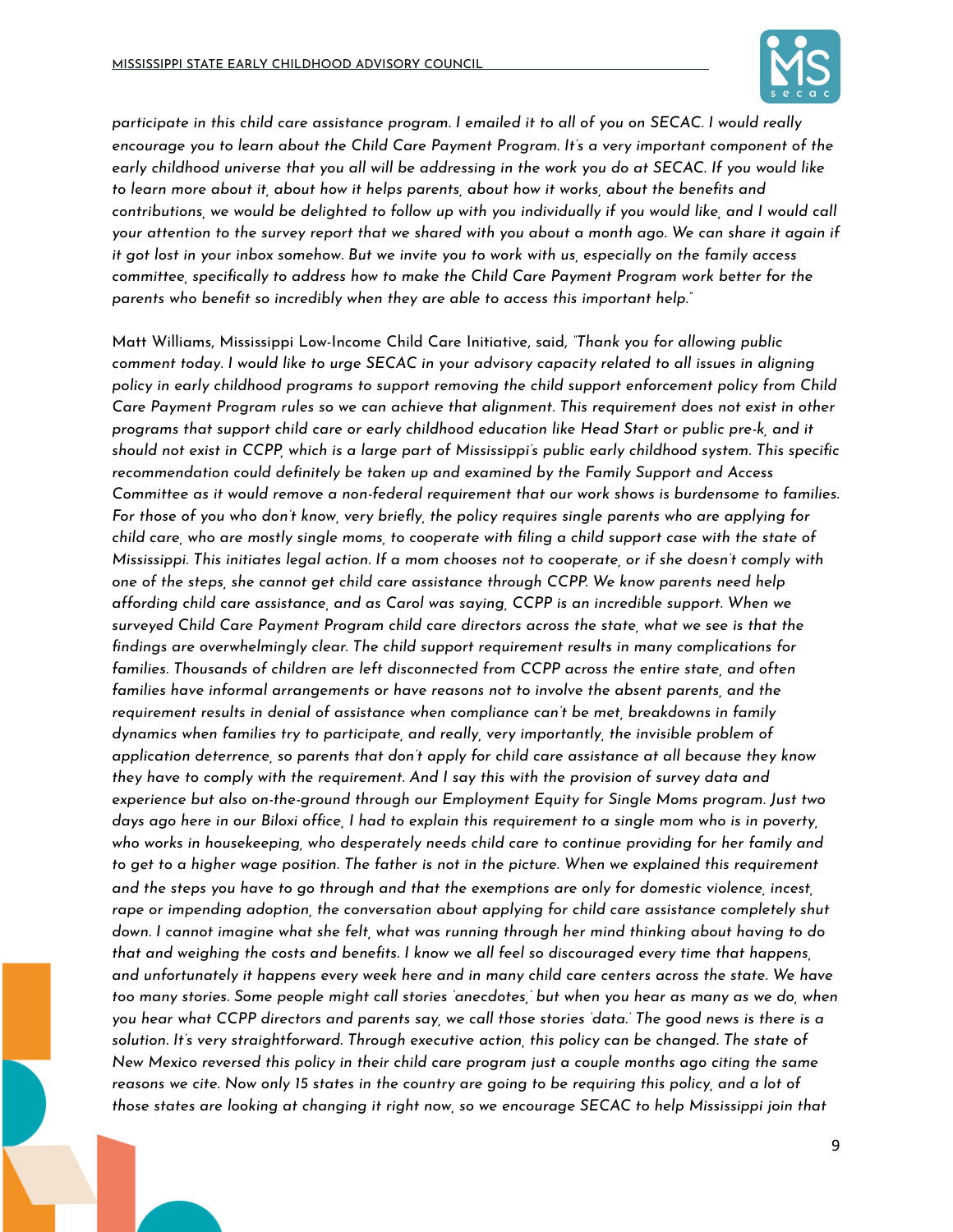

*momentum around the country and get this policy changed so we can ensure equity, especially as we have this massive infusion of child care assistance dollars coming to the state and we need to make sure that access is available to all families."*

Deloris Suel, Prep Company Tutorial School, said, *"Good morning, I'm Deloris Suel with Prep Company Tutorial School here in Jackson, and one of my big concerns is that parents are not being informed of their rights. Many times parents are not aware that they have 90 days of not working or if there is a problem to report to DHS, and this is a requirement. I feel that the barriers you talk about, many of them are just to inform the parent of their rights. Parents are not told they have the right to appeal the decision by DECCD. Many times they are just told you have to reapply. And I also think it would be good if SECAC would hold either a hearing or a meeting with child care providers to hear from us. I think what DHS is doing is commendable. They work every day, and they work hard, but I do think in order to really be successful, child care need to be more involved. I do appreciate people on the Council, but I do think as it was done earlier last year that an advisory committee be set up, so that we too can make recommendations to this council about the things that you talked about today because unless they are going to have many meetings with us and make sure our comments are heard, I just feel that a lot of things that we feel should be done would not be passed on to you. Thank you." Ms. Suel was given another minute because the speaker in the meeting room cut off. She said, "Well, the first thing is I recommend that this committee set up an advisory committee to make recommendations to the committee that you have set up because I think that the people on this council that represent child care will do a good job, but in the past, there was an advisory committee that was allowed to sit in with the committees and make recommendations. The other concern was about parents' due process. Many parents are not afforded the rights or told what their rights are, and we feel that perhaps on the 90 day notice, parents are advised of what they need to know. For instance, if you're not working, you have the right within 10 days to provide information to support that. Some parents just back out because they think they have no choice. They're just told once they lose their certificate that you have to reapply, but if they know these things prior to being terminated, then they would be more successful, and I think to hear from child care providers, it would really help if SECAC would set up a hearing or a meeting to hear from providers directly. Thank you."*

Roberta Avila, Mississippi Low-Income Child Care Initiative, said, *"Good morning, my name is Roberta Avila. I work for the Mississippi Low-Income Child Care Initiative, and I coordinate a child care leadership team made up of 196 child care providers across the state. I want to thank all the SECAC members for their service on the council, and especially the four child care providers – Ms. Bobo, Ms. Gloyd, Ms. Smith and Ms. Calvert, all of whom serve and do so on a volunteer basis. At the beginning of the meeting this morning, Chad identified tasks that SECAC has been tasked with to do, and one of those is to identify opportunities for and barriers to collaboration and coordination among federal and state-funded child development, child care and early childhood. Chad also noted that it is the role of SECAC to make recommendations. Therefore, I encourage SECAC to learn more about the Division of Early Childhood Care and Development child support requirement that is currently imposed on parents who apply for child care certificate and to make the following recommendation: to end the child support requirement because it deters parents from applying for the child care certificate. Child care certificates are funded by Child Care Development Block Grant, which are federal funds. This same requirement to apply for child support is not a requirement for parents of children in Head Start or pre-k. By ending this requirement, more parents can access the support they need for work, and by ending the requirement, Mississippi can align their policies with other federal and state-supported early childhood*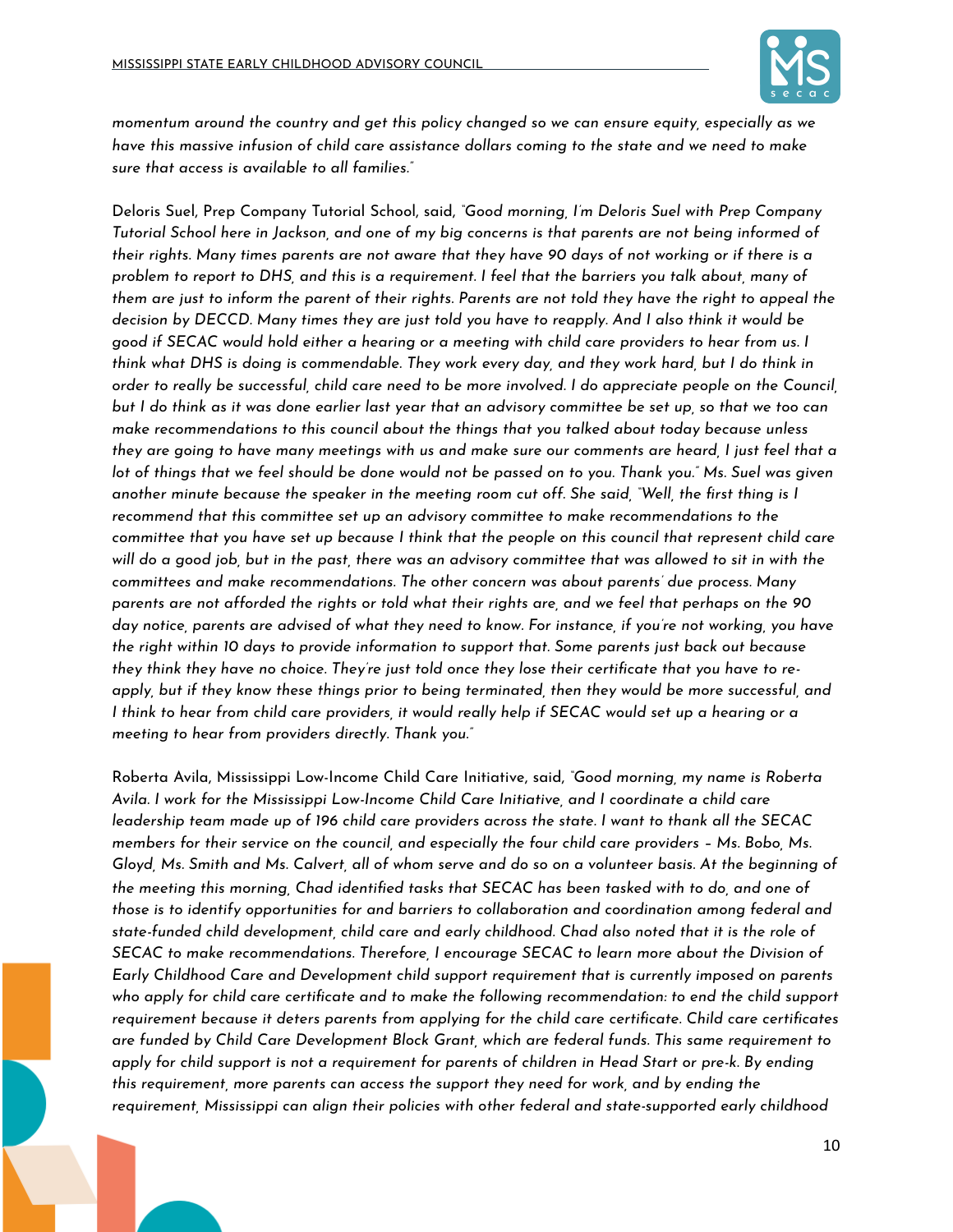

*programs. As Matt stated, New Mexico just ended this requirement, and there's only 15 states that have opted to mandate this requirement. In September, Carol Burnett sent all Council members a copy of a report on state-imposed policies that prevent parents from working, and yes, these policies are burdensome for the parents. I encourage SECAC members to read the report, learn more about this requirement and how it deters parents from accessing child care. If anyone on the Zoom would like to read the report, they can go to our website mschildcare.org, and they will find it under reports. Thank you."*

## **VI. Closing Remarks and Adjournment**

- Chad Allgood asked for any final remarks that SECAC members would like to make. No remarks were made.
- *Dr. Susan Buttross made the motion to adjourn. Julie Parker seconded the motion. All voted in favor, and the meeting adjourned at approximately 12:00 pm CT.*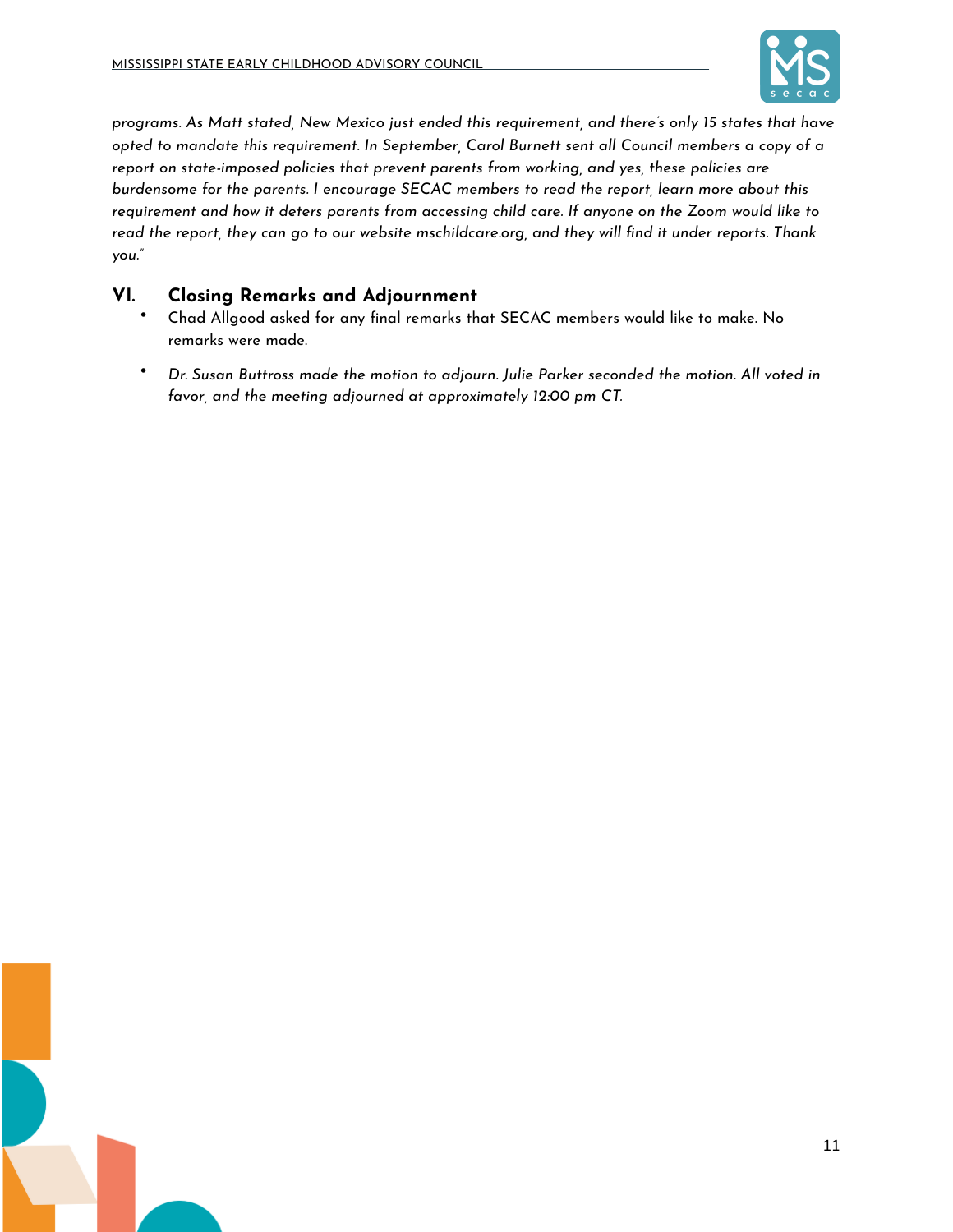

#### **Appendix A. Zoom Meeting Chat Log**

09:34:35 From Aolyion S to Everyone: I cannot hear anyone

09:35:15 From Angel Wings to Everyone:

I cannot hear anyone

09:35:19 From Ashley Roper to Everyone:

We have not begun. We will do a sound check in just a minute

09:35:35 From Angel Wings to Everyone:

Okay, Thanks

09:35:36 From Aolyion S to Everyone:

okay

09:35:45 From Katie Fisher to Ashley Roper(Direct Message):

can you make me a co-host so that I can share my screen with the slides, please?

09:40:18 From Sally Frederic to Everyone:

Not very well

09:40:22 From Sallie West to Everyone:

Hi, I can barely hear

09:40:31 From annie bobo to Everyone:

KIND OF MUZZLED

09:40:39 From Sally Frederic to Everyone:

You're really muffled and quiet.

09:40:47 From Jennifer Calvert to Everyone:

Not clear

09:40:48 From Linda Southward to Everyone:

The audio is not coming through very clearly...

09:40:55 From Katie Fisher to Everyone:

The audio is not great for me. You might need a mic.

09:40:56 From Shelly Pugsley to Everyone:

I can't hear anyone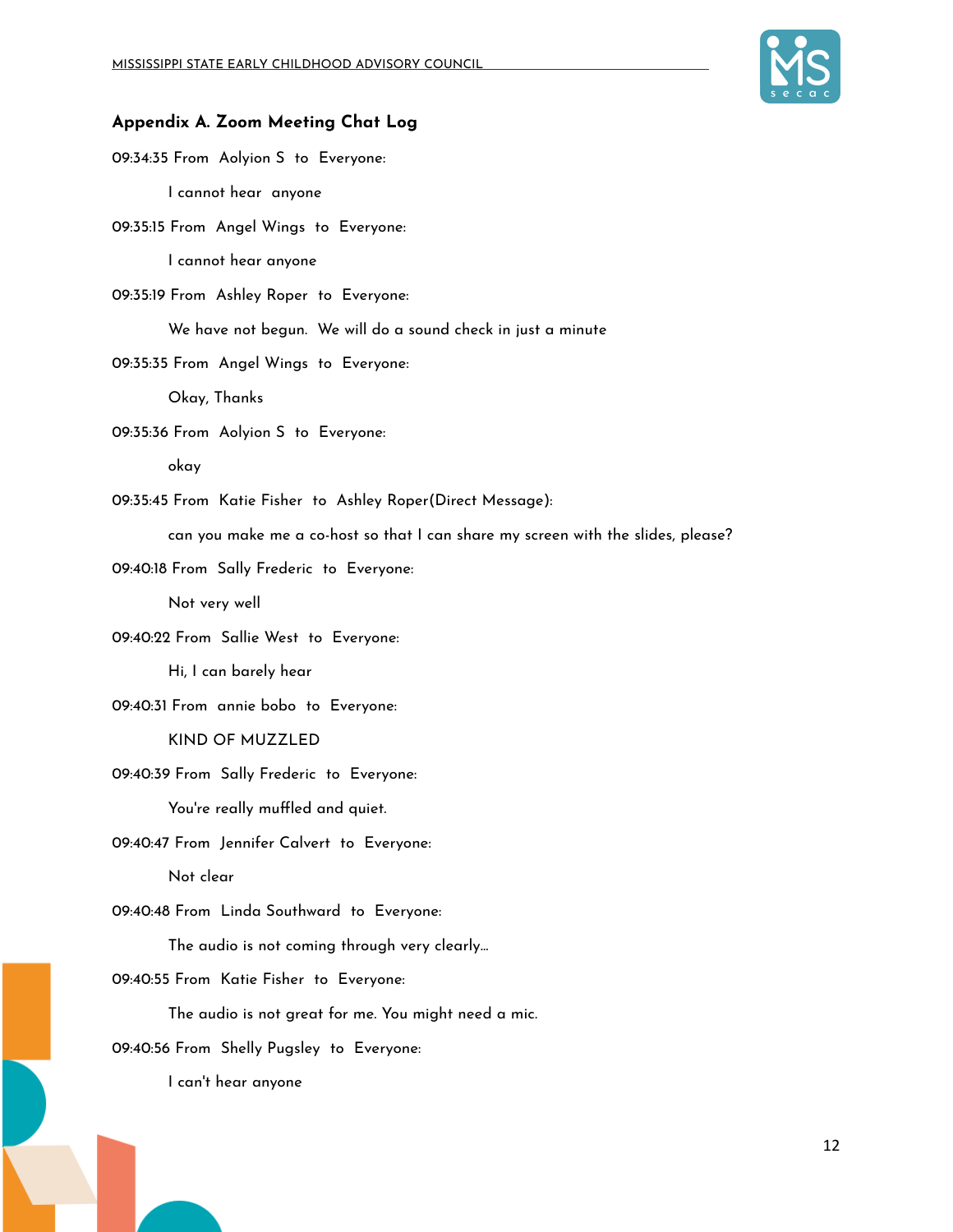

| 09:40:59 From Holly Weeden to Everyone:                           |
|-------------------------------------------------------------------|
| There is audio, but not clear.                                    |
| 09:41:10 From Aolyion S to Everyone:                              |
| not clear                                                         |
| 09:41:17 From Carey Wright to Everyone:                           |
| I would suggest you use a microphone since your voice is muffled. |
| 09:41:18 From Holly Weeden to Everyone:                           |
| Better                                                            |
| 09:41:28 From Roberta Avila to Everyone:                          |
| Audio is no clear                                                 |
| 09:41:35 From Ashley Roper to Katie Fisher(Direct Message):       |
| I turned speaker up some                                          |
| 09:41:55 From Tammy Rutland to Everyone:                          |
| Audio not clear. Get closer to microphone please                  |
| 09:41:57 From Katie Fisher to Ashley Roper(Direct Message):       |
| It's still pretty hard to understand him                          |
| 09:42:03 From Roberta Avila to Everyone:                          |
| Use micro                                                         |
| 09:42:16 From Margaret Chapman to Everyone:                       |
| Audio not clear                                                   |
| 09:42:38 From Ashley Roper to Everyone:                           |
| is that better                                                    |
| 09:43:00 From Carol Burnett to Everyone:                          |
| Thanks Dr. Wright!                                                |
| 09:44:31 From Linda Southward to Everyone:                        |
| Yes, better. Thanks!                                              |
| 09:44:32 From Roberta Avila to Everyone:                          |
| <b>Better</b>                                                     |
| 09:44:32 From annie bobo to Everyone:                             |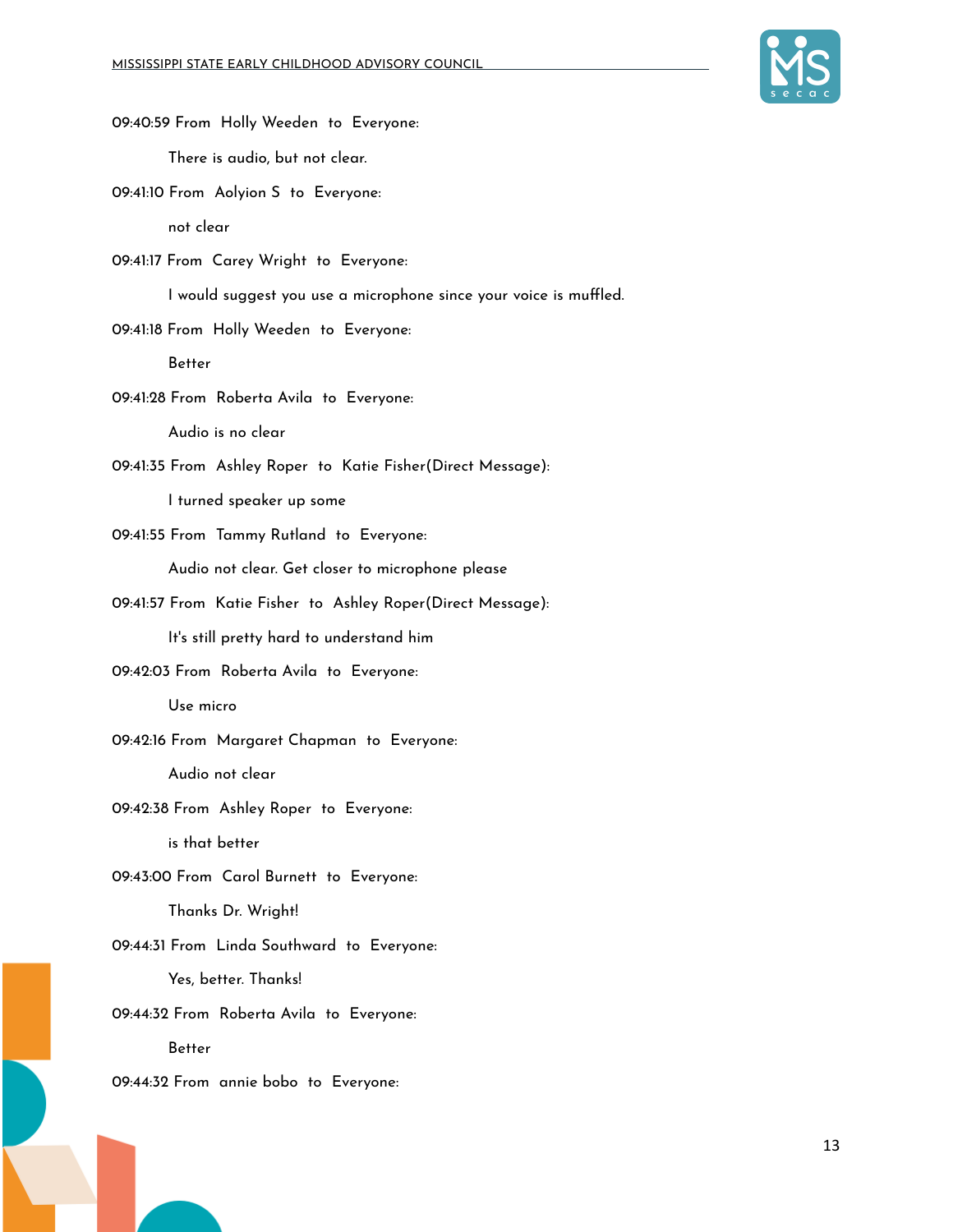

Much better

09:44:41 From Sallie West to Everyone:

yes

09:46:15 From Carol Burnett to Everyone:

You're still breaking up

09:46:44 From Sylvia Collins to Everyone:

breaking voices

09:47:08 From Shelly Pugsley to Everyone:

We still cannot understand the words everyone are saying.

09:48:21 From Roberta Avila to Everyone:

Linda we hear you

09:49:36 From Sylvia Collins to Everyone:

Thank you, Linda - I could hear you and ANgela really well and Dr Wright and all the ones NOT in the room -- Just people in the actual room

09:50:38 From Linda Southward to Everyone:

Thanks, Sylvia for letting me know.

09:51:16 From Deloris Suel to Everyone:

Deloris Suel PREP Company

09:51:37 From Holly Spivey to Everyone:

Thank you, Ms. Suel!

09:52:15 From Deloris Suel to Everyone:

Thank you for inviting me Holly.

09:53:37 From Holly Spivey to Everyone:

If you need any meeting materials, I can email those to you after the meeting if that's ok. holly.spivey@govreeves.ms.gov

09:53:38 From Roberta Avila to Everyone:

What?..

09:53:47 From Carol Burnett to Everyone:

Carol Burnett, Mississippi Low Income Child Care Initiative - I want to make public comments

09:53:54 From Roberta Avila to Everyone: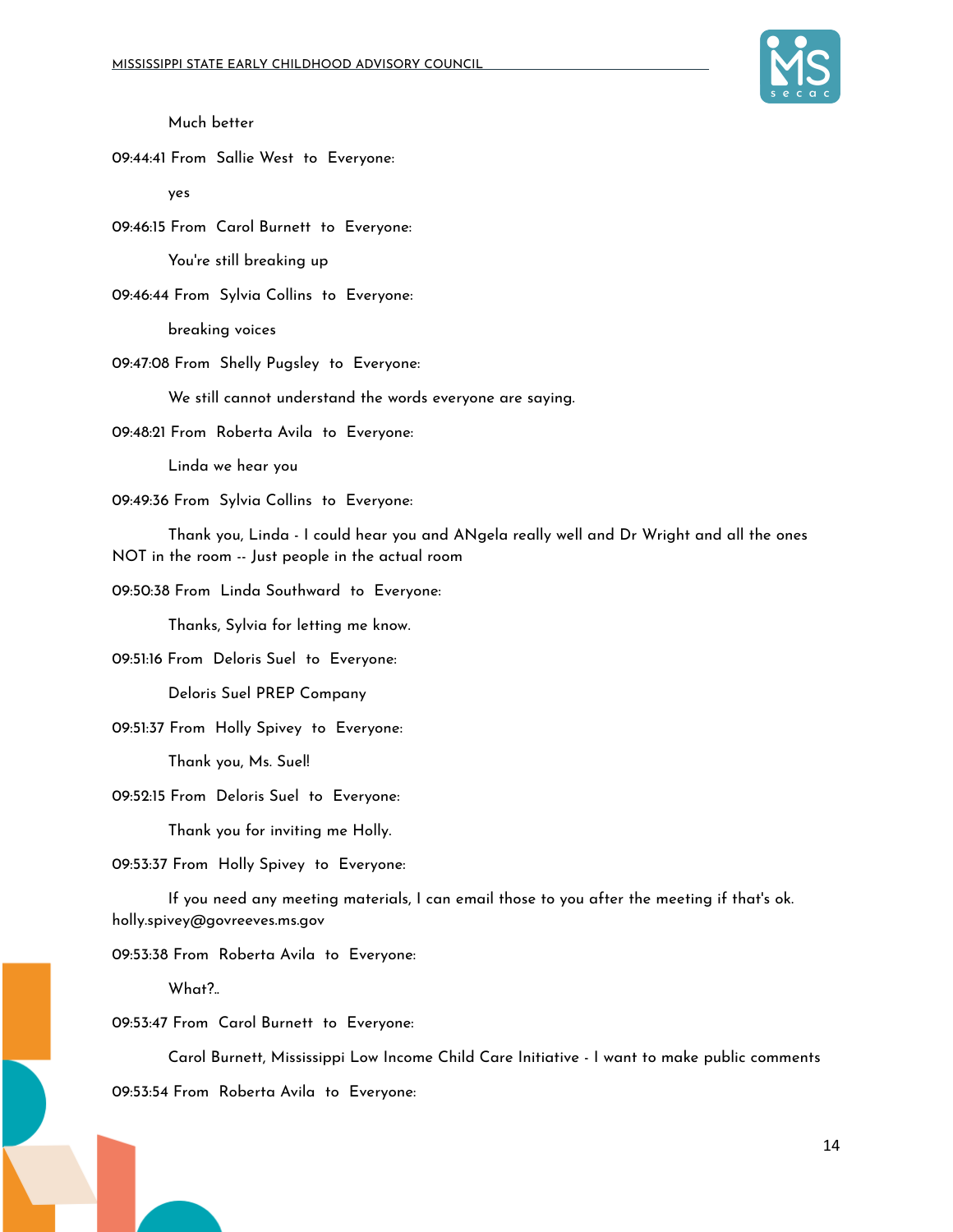

Chad breathing up

09:54:03 From Shelly Pugsley to Everyone:

I don't have mic. Shelly Pugsley- Director, Open Arms Christian Learning Center in Caledonia (Lowndes County) openarmsclc@gmail.com

09:54:17 From Holly Spivey to Everyone:

Thank you, Carol! I will make a note!

09:54:25 From Roberta Avila to Everyone:

Breaking up really difficult to understand

09:54:33 From Ashley Roper to Everyone:

If you wish to make public comments, please list you name, affiliation, and "public comment". You will be called on one at a time during the public comment time.

09:54:50 From Holly Spivey to Everyone:

Thank you, Shelly!

09:55:08 From Carol Burnett to Everyone:

ok, Carol Burnett, Mississippi Low Income Child Care Initiative - I want to make public comments

09:55:33 From m.williams to Everyone:

Matt Williams, MLICCI, public comment

09:55:36 From Deloris Suel to Everyone:

Public comment: Deloris Suel

09:55:56 From Roberta Avila to Everyone:

Roberta Ávila Ms Low Income Child Care Initiative Public comment

09:56:19 From Sally Frederic to Everyone:

Sally Frederic, MLICCI, public comment

09:57:55 From Sally Frederic to Everyone:

I do not have that email, I have none from Andrea. Can you please resend?

09:58:31 From Sylvia Collins to Everyone:

Can everyone but me understand Chad? I don't mean to be difficult but the conversation is so choppy and I have excellent INTERNET. If it is just me, then I can wait for the recording

10:00:11 From Jennifer Calvert to Everyone:

Yes, hard to understand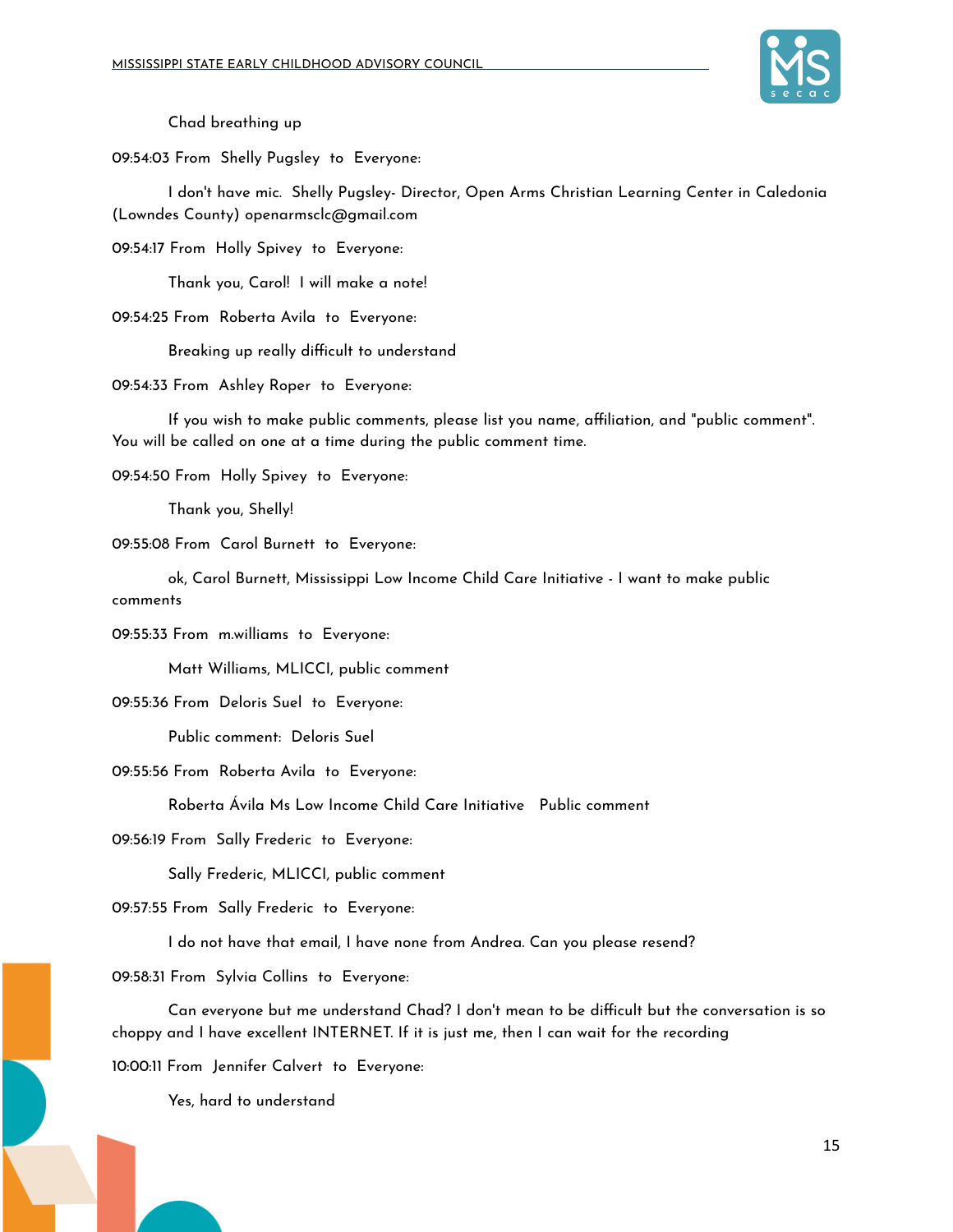

10:00:19 From Ashley Roper to Everyone: Only members of SECAC received the minutes 10:00:23 From Sylvia Collins to Everyone: yes Chad 10:00:24 From Linda Southward to Everyone: Yes, it's better. 10:00:27 From Stephanie Davidson-Herndon-SCR-VD to Everyone: Yes 10:00:28 From Katie Fisher to Everyone: yes that's better 10:00:31 From Aolyion S to Everyone: yes 10:00:33 From Sallie West to Everyone: yes 10:00:39 From Angela Rutherford to Everyone: Yes, that is much better. 10:00:42 From Sylvia Collins to Everyone: Can hear very well now 10:00:43 From Roberta Avila to Everyone: Yes can hear 10:00:50 From Shelly Pugsley to Everyone: Much better! 10:00:51 From Jennifer Calvert to Everyone: yes 10:10:30 From Linda Southward to Everyone: Chad, thank you for repeating the questions.. that is helpful 10:10:54 From Angela Rutherford to Everyone: Yes, very helpful to repeat the questions. 10:11:41 From Shirley to Everyone: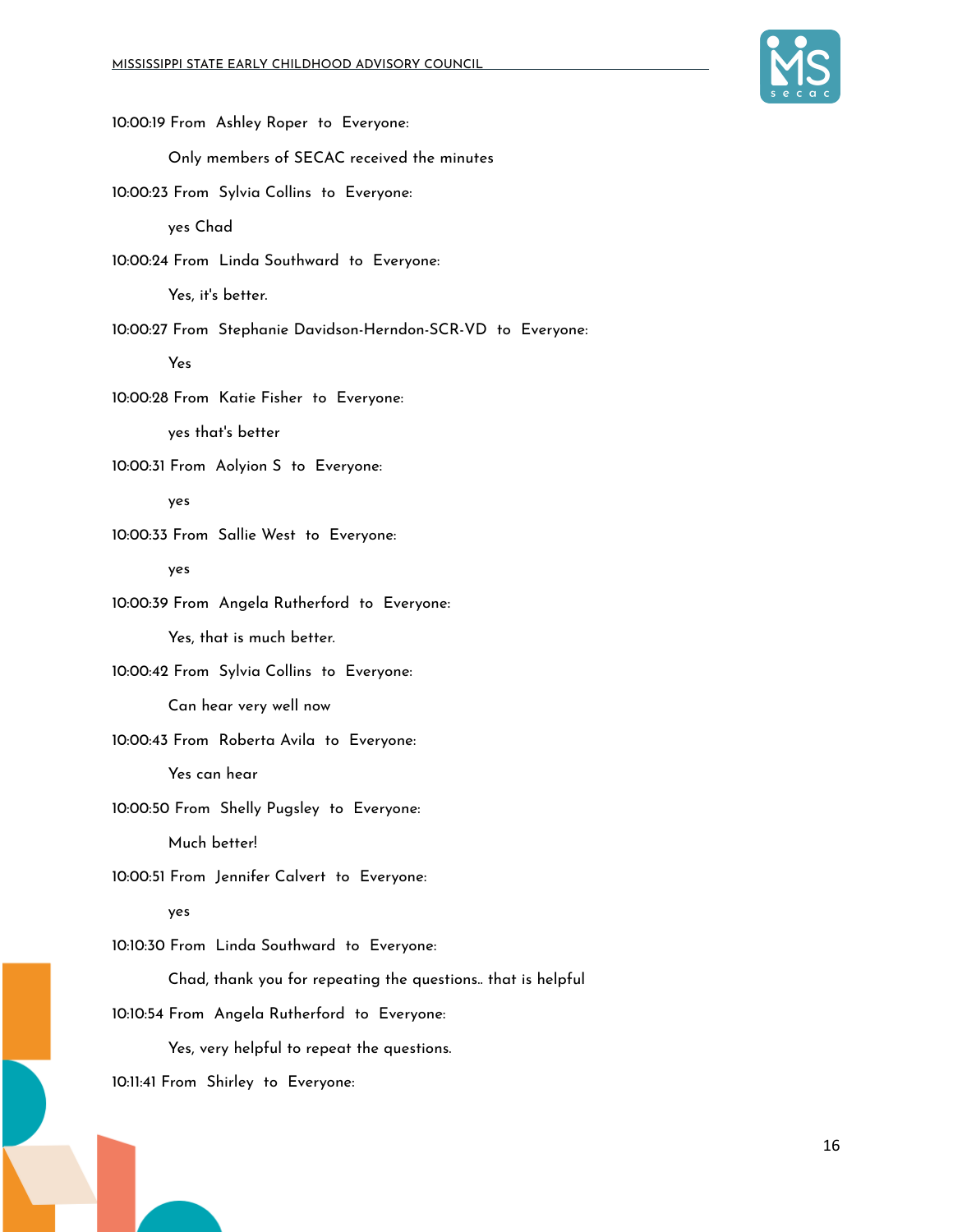

More representation on Childcare committee that includes childcare providers.

10:24:24 From Linda Southward to Everyone:

yes!

10:24:29 From Cherniece Stevenson to Everyone:

yes

10:24:30 From Jennifer Calvert to Everyone:

yes

10:24:32 From Tammy Rutland to Everyone: Yes

10:24:33 From annie bobo to Everyone:

yes

10:24:54 From Tracy Scott - Meridian Public School District to Everyone:

agree

10:28:07 From Jennifer Calvert to Everyone: yes

10:28:30 From Kim nobles to Everyone: Yes!

10:28:57 From Shirley to Everyone:

Yes I agree.

10:30:43 From Patrina to Everyone:

Thanks Tamara for relating to the real world classroom.

10:32:07 From Patrina to Everyone:

Interns train at centers for hands on training.

10:44:15 From Linda Southward to Everyone:

Who is speaking? We can hear voice.

10:46:00 From Linda Southward to Everyone:

Rebecca, could you put these two slides side by side?

10:49:57 From Linda Southward to Everyone:

Please speak up, Jill.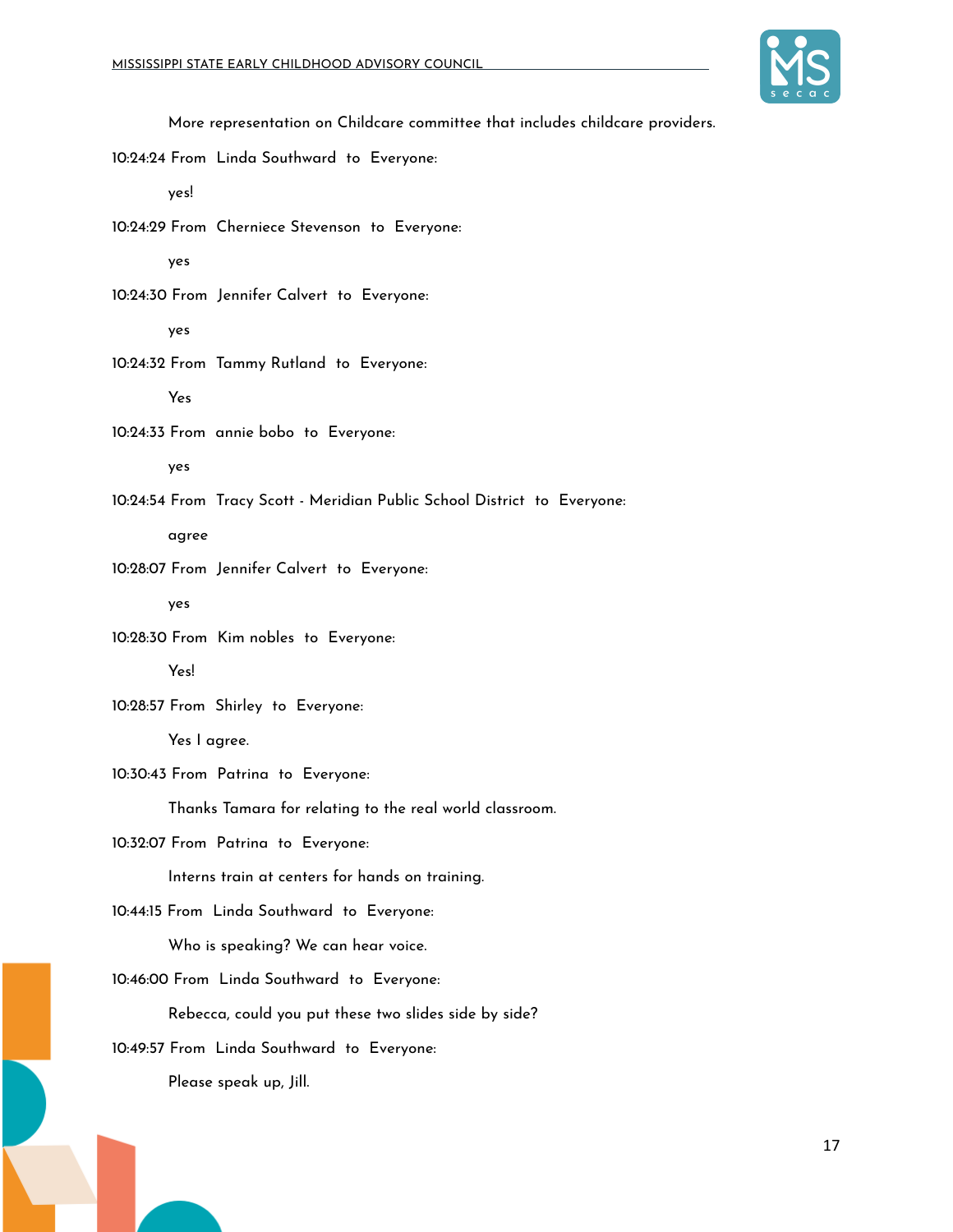

10:52:54 From Deloris Suel to Everyone:

Thanks Jill It is a need for a need assessment there's has to be a beginning . D Suel

10:55:59 From Deloris Suel to Everyone:

Thank you Dr. Wright.

11:01:25 From Rebecca Klein to Everyone:

The asset mapping and strategic visioning process will inform the plans for the future. The committees will be engaged in that.

11:03:00 From Rebecca Klein to Everyone:

Good news- that is part of the asset mapping plan!

11:06:03 From Deloris Suel to Everyone:

Correction. There has to be

11:16:49 From Katie Fisher to Everyone:

can we move the mic closer to Vicki?

11:16:55 From Linda Southward to Everyone:

Would you repeat the answer?

11:21:45 From Deloris Suel to Everyone:

Providers have made recommendations of burdensome requirements.

11:22:44 From Carol Burnett to Everyone:

MLICCI has provided extensive detail on addressing burdensome requirements and we are happy to provide again.

11:23:18 From Roberta Avila to Everyone:

Do not change the language

11:23:27 From Deloris Suel to Everyone:

Barriers to participation in the programs

11:23:45 From Carol Burnett to Everyone:

I will forward to all of you copies of these. DHS has received these and also has received specific input on this point in monthly public zoom calls.

11:23:55 From Carol Burnett to Everyone:

both

11:23:58 From Deloris Suel to Everyone: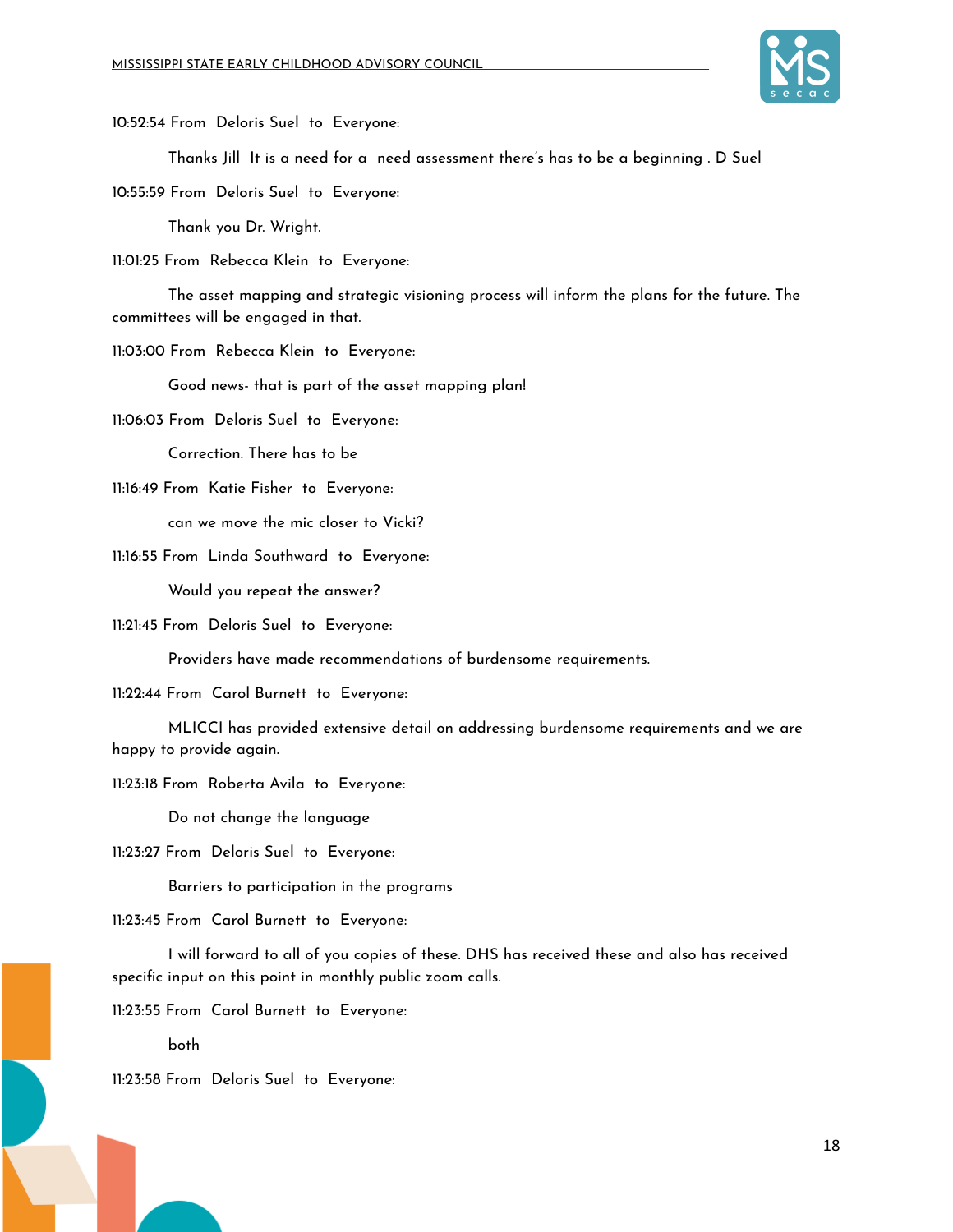

#### Both

11:26:24 From Deloris Suel to Everyone:

If parents have problems it also is a problem for a provider.

11:30:36 From Stephanie Davidson-Herndon-SCR-VD to Everyone:

I'm going to drop from the early intervention committee

11:37:19 From Sally Frederic to Everyone:

I'm rescinding my request to make public comment.

11:42:27 From Deloris Suel to Everyone:

I would like to see SECAC a meet with providers.

11:44:54 From Deloris Suel to Everyone:

15 minutes for comments is not enough time with 3 minutes.

11:48:08 From Linda Southward to Everyone:

I can't hear

11:54:41 From m.williams to Everyone:

Thank you for allowing public comments to be made virtually today.

11:55:02 From Linda Southward to Everyone:

Thank you for the comments

11:55:25 From Roberta Avila to Everyone:

Cannot hear

11:55:55 From Roberta Avila to Everyone:

This is Roberta Ávila i want to make a comment

11:56:05 From Linda Southward to Everyone:

I can hear Chad, but not the person who is trying to speak... if there's someone else?

11:56:08 From Katie Fisher to Everyone:

I can hear you

11:56:15 From Roberta Avila to Everyone:

I can't hear person speaking

11:56:24 From Holly Spivey to Everyone:

Hang tight! We are working on it!